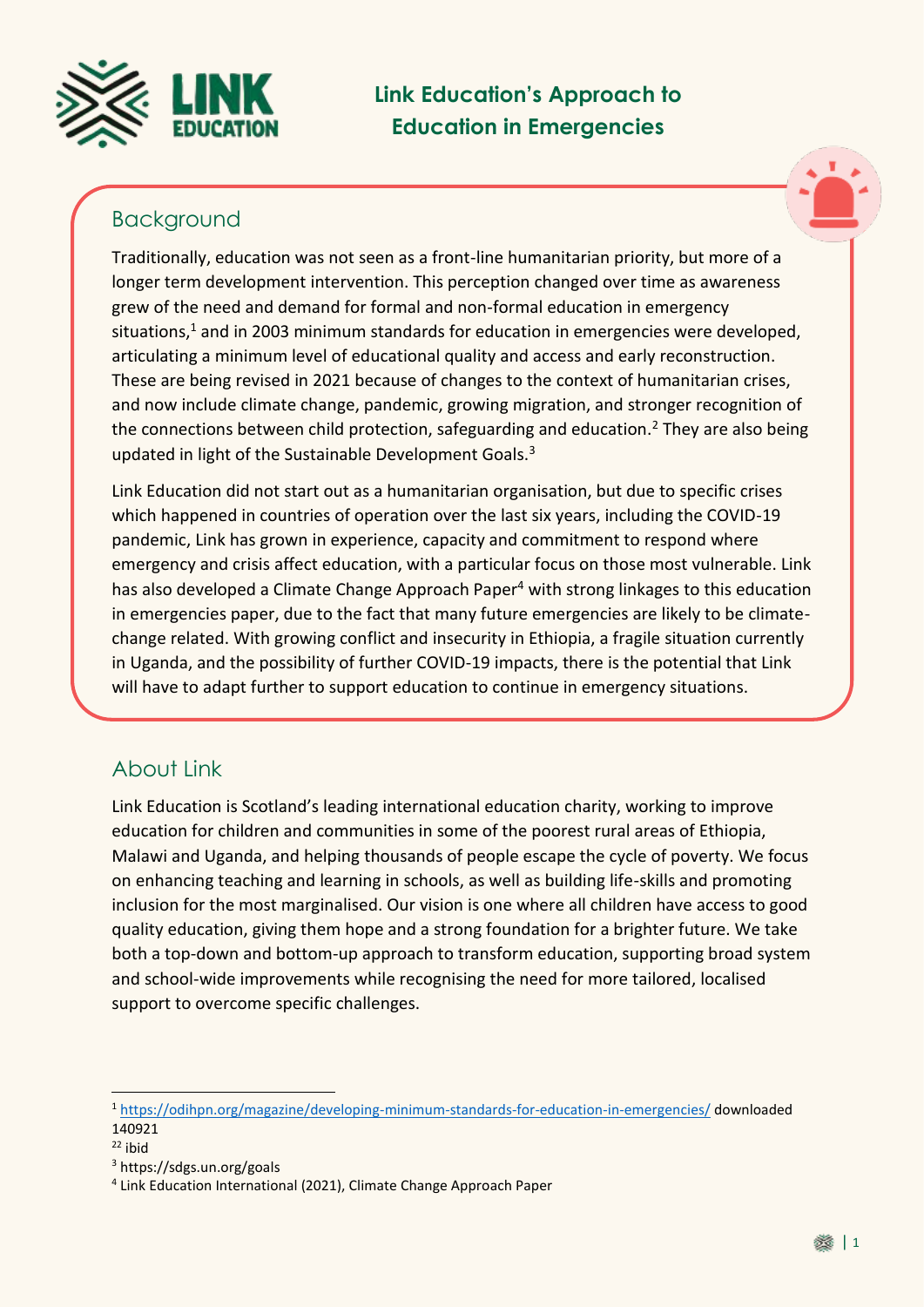# Overall Approach

Link believes that education is a fundamental human right, and recognises that quality<sup>5</sup> education is a means of protection, hope, and prosperity for communities and countries experiencing or emerging from humanitarian or other disasters. The COVID-19 pandemic catapulted many organisations, including Link, into responding to what became a global education crisis like none other, and Link drew upon existing education in emergency standards, <sup>6</sup> partner and organisational expertise in assessment and response, and contributed to the creation of new strategies specific to the pandemic and to local context.

In countries where Link works, we partner with government and civil society to improve educational access and outcomes for children, especially those furthest from education opportunity or at risk of dropping out early. Those children are often girls, sometimes boys, and often children living with disabilities. The same is true where emergency occurs and governments need support to develop, coordinate and implement an education emergency response, keeping in contact with students, schools and communities, and limiting the time that students miss out on learning. Children from the poorest backgrounds and who are vulnerable are often those most affected by emergency and Link has supported partners to conduct assessments to find out more specifically how an emergency has impacted on the most vulnerable children, and develop a response.

Understanding that gender-based and sexual violence are common, especially in emergencies,<sup>7</sup> where the rule of law may be diminished and a culture of impunity prevail, Link works to strengthen safeguarding and child protection mechanisms working closely with partners, schools and communities. Link challenges gender norms which perpetuate gender-based and sexual violence, working with men and women, boys and girls, and is committed to upholding the highest standards of professional and personal conduct.

Globally, there is an increasing number of girls, boys and youth affected by crises, and a recognition that no child or young person should be left behind in terms of education or life opportunities. The COVID-19 pandemic has shone further light on this, and not only in the global south. The climate crisis will and is already disproportionately affecting the poorest members of societies, and is likely to cause increased migration within countries and across borders. 8 In countries like Ethiopia a combination of the pandemic, the impacts of climate change, and growing conflict have the potential to further disrupt educational access and quality. Link is developing capacity as an organisation to adapt to these emerging humanitarian crises, engage in the climate change narrative, and build both into future programming.

<u>.</u>

<sup>&</sup>lt;sup>5</sup> Emerging practice shows that when education is equitably available, of good quality, relevant, conflict and gender-sensitive, it can break cycles of violence and conflict, redefine gender norms and promote tolerance and reconciliation (EENE[T https://inee.org/collections/gender](https://inee.org/collections/gender) downloaded 15.09.21)

<sup>6</sup> INEE Minimum Standards for Education in Emergencies: Preparation, Response, Recovery (2010)

<sup>7</sup> <https://gho.unocha.org/global-trends/gender-and-gender-based-violence-humanitarian-action>

<sup>8</sup> <https://www.brookings.edu/research/the-climate-crisis-migration-and-refugees/>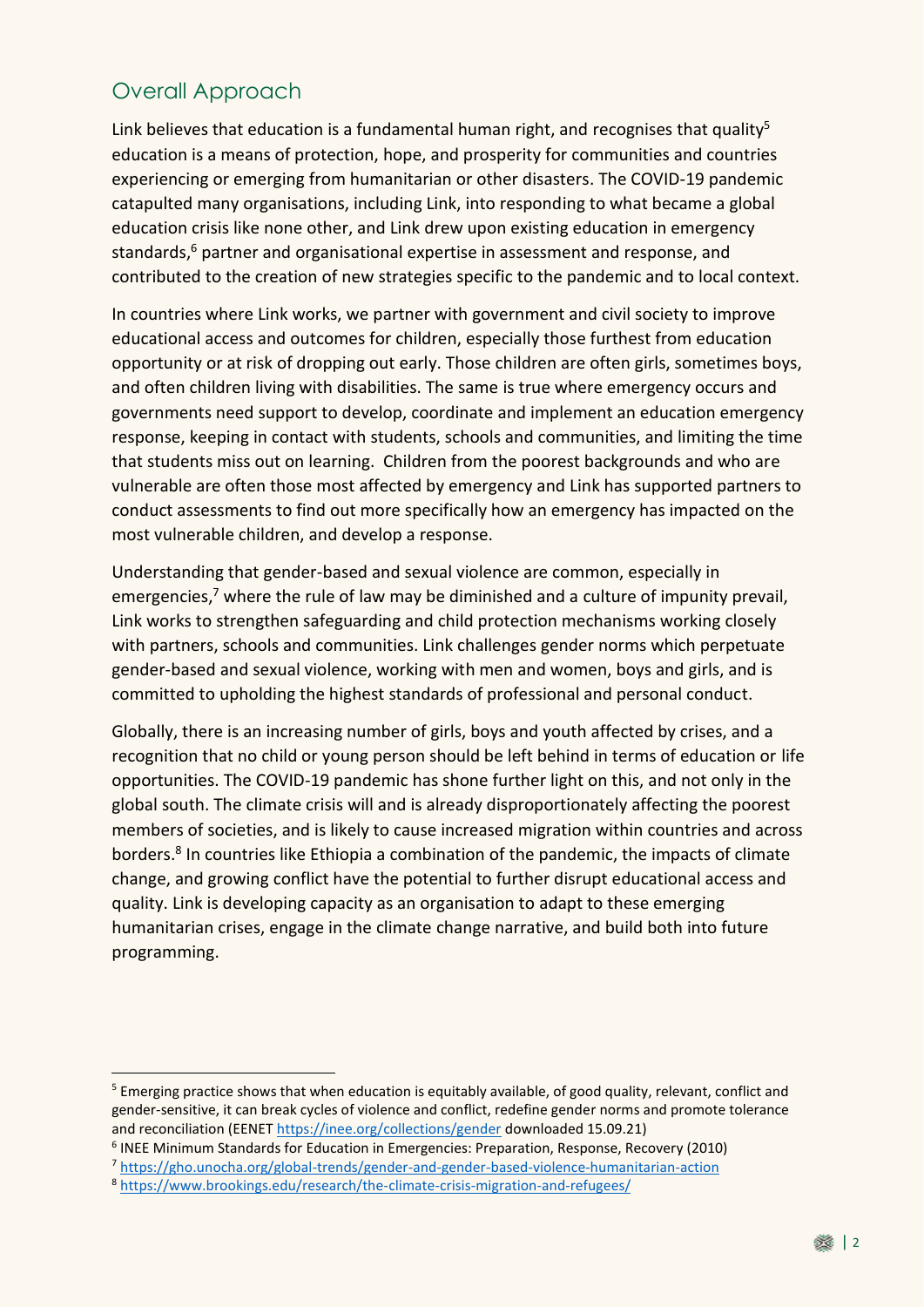## **Experience**

## **UGANDA**



In the remote rural area of Katakwi District which was heavily affected by violent conflict, Link supported the return of internally displaced people to their farms and villages to re-start their lives. Incursions by Karamoja warriors, and the violence of the Lord's Resistance Army had caused families to flee to refugee camps, where children grew up, missing out on gaining lifeskills they would need on their return to life outside of the camps such as cultivating land and growing food. Children were often traumatised by their experiences, and had only limited access to education.

Link Uganda focused on supporting the development of farming skills in the communities through the creation of community farming groups, and in schools, the development of demonstration gardens. Alongside this Link worked with district education staff and schools to welcome children back, promote learner-centred teaching methods and create childfriendly school environments. Training for school level stakeholders and district education staff included teacher supervision and the development of participatory planning and accountability.

A former learner and project participant from Aketa Primary School took over a small piece of family land, grew crops, and after selling his products for two years, was able to buy nine cows which he then sold to buy his own three acres of land. He married, built up a second herd of cattle and trained three local men on the approach he had taken. The Headteacher of the primary school was proud of the boy who did not do well in school, but thrived in learning and using the farming skills he had learned with innovation and confidence.

#### **MALAWI**

In Malawi, Link has worked with the non-formal education system through support to Community-based education centres under the Leave No Girl Behind (LNGB) Girls' Education Challenge initiative, with funding from UKAid. TEAM Girl Malawi provides educational opportunity to over 5,000 of the most vulnerable girls, who otherwise would not have accessed education. Link leads a small consortium of organisations each of which brings specific expertise and focus to the project.

Not long after the project started, the COVID-19 pandemic forced further re-design and adaptations to TEAM Girl interventions, which the Link team based on a rapid assessment<sup>9</sup> to find out the status of project girls in their school communities, and the specific impacts on their lives and education. We found that there was very low access to technology like radio, mobile phones and internet, so most of the girls enrolled in the programme wouldn't benefit from distance learning options while learning centres were closed.

<sup>&</sup>lt;u>.</u> <sup>9</sup> TEAM Malawi Rapid Assessment Report (2020)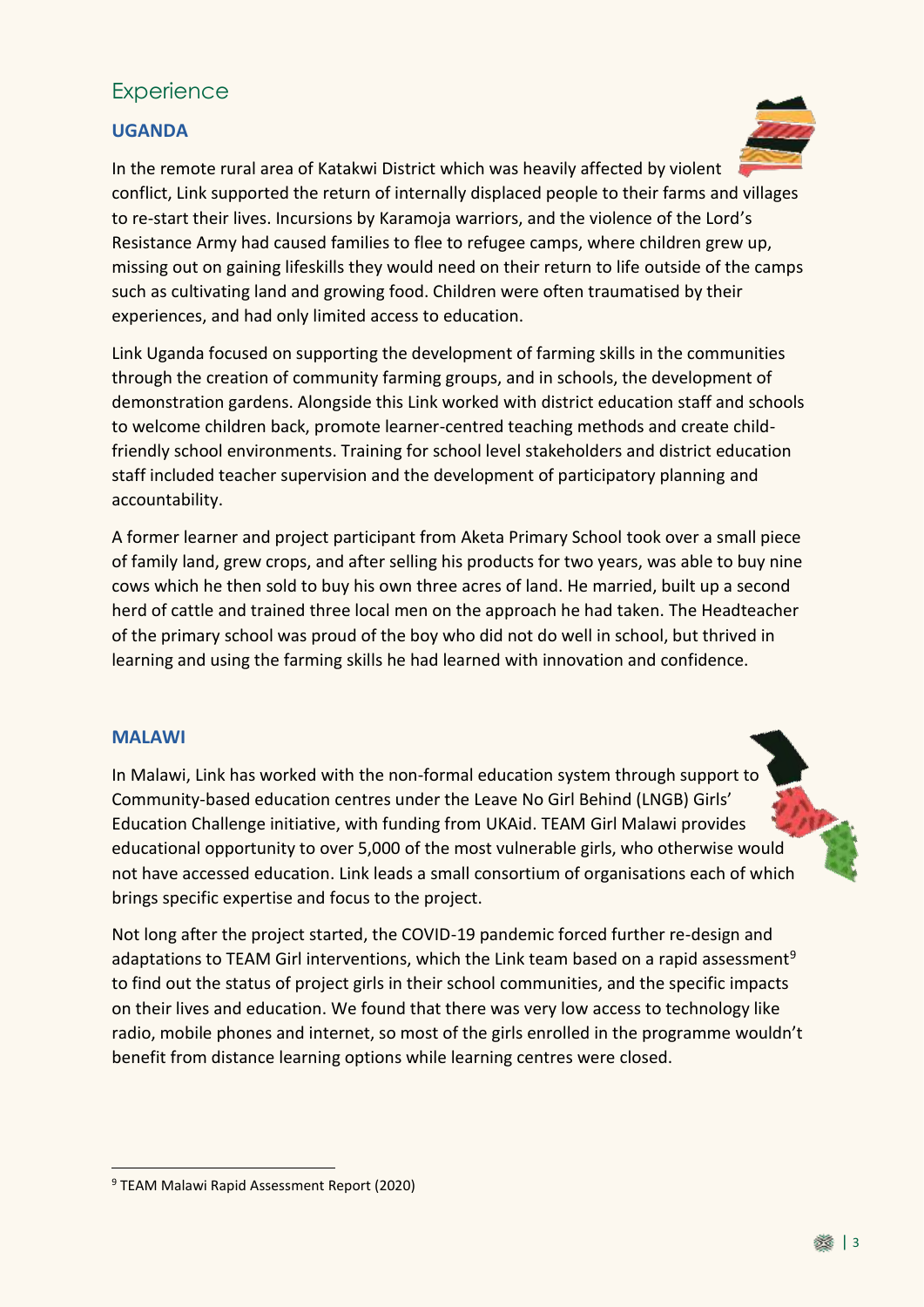Instead, we provided home learning packs including books, worksheets, pens and paper, and trained community facilitators to support home learning. We also provided information to parents and community members to help students continue learning while at home. Facilitators met their learners once a week in groups of three or four at a suitable location within the community which was easily accessible. They supported students to complete home learning journals to reflect on their learning progress and helped them with any challenges. Facilitators also visited learners with disabilities at home to discuss any additional support needs with them and their parents. Almost a quarter of learners reported feeling more anxious, so in addition to the academic work, facilitators covered COVID-19 prevention and emotional resilience activities with their students.

In a follow-up survey over 95% of students asked about their learning experience said that they found the content useful and teaching good quality. 75% of learners reported that they felt they were progressing well, and this is supported by the data from termly tests. "I am now able to believe in myself and to make good decisions about my life" said one TEAM Girl Malawi participant.

### **ETHIOPIA**

The STAGES<sup>10</sup> project in Ethiopia reaches 61,345 girls through the UKAid funded Girls' Education Transition initiative, and is being implemented over eight years in 144 schools and four woredas<sup>11</sup> of Wolaita Zone, in the Southern Nations, Nationalities and People's Region (SNNPR). When schools were closed across the country due to COVID-19, Link supported partners to conduct a rapid assessment of the status of project girls, which highlighted that very few would be able to access distance learning via television, mobile phone and radio, that girls were anxious about missing their lessons, and about a rise in domestic chores at home, and that there was a heightened risk of gender-based and sexual violence in school communities, including early and forced marriage. <sup>12</sup> The migration of girls for work from school communities was also cited to have increased. One girl interviewed for the STAGES Midline Evaluation stated that, "COVID-19 has made education for girls more complex".<sup>13</sup>

In response, Link Ethiopia joined the government-led national and regional coordination of the COVID-19 response, worked closely with zonal, woreda and community partners to keep in contact with girls during school closures. Working through community structures, including village and religious leaders and health extension workers proved to be particularly valuable, as was having already existing relationships with these structures prior to COVID-19. Members of Mother Groups, local government Gender Officers and Link team members visited the households of girls married during school closures to connect with them and encourage their return to school. Safeguarding and child protection mechanisms were strengthened across all project activities.

<u>.</u>

<sup>&</sup>lt;sup>10</sup> Supporting the Transition of Adolescent Girls through Enhancing Systems

<sup>&</sup>lt;sup>11</sup> Local government areas

<sup>12</sup> STAGES Rapid Assessment Report (2020)

<sup>&</sup>lt;sup>13</sup> School to School International (2021), STAGES Midline-1 Evaluation Report